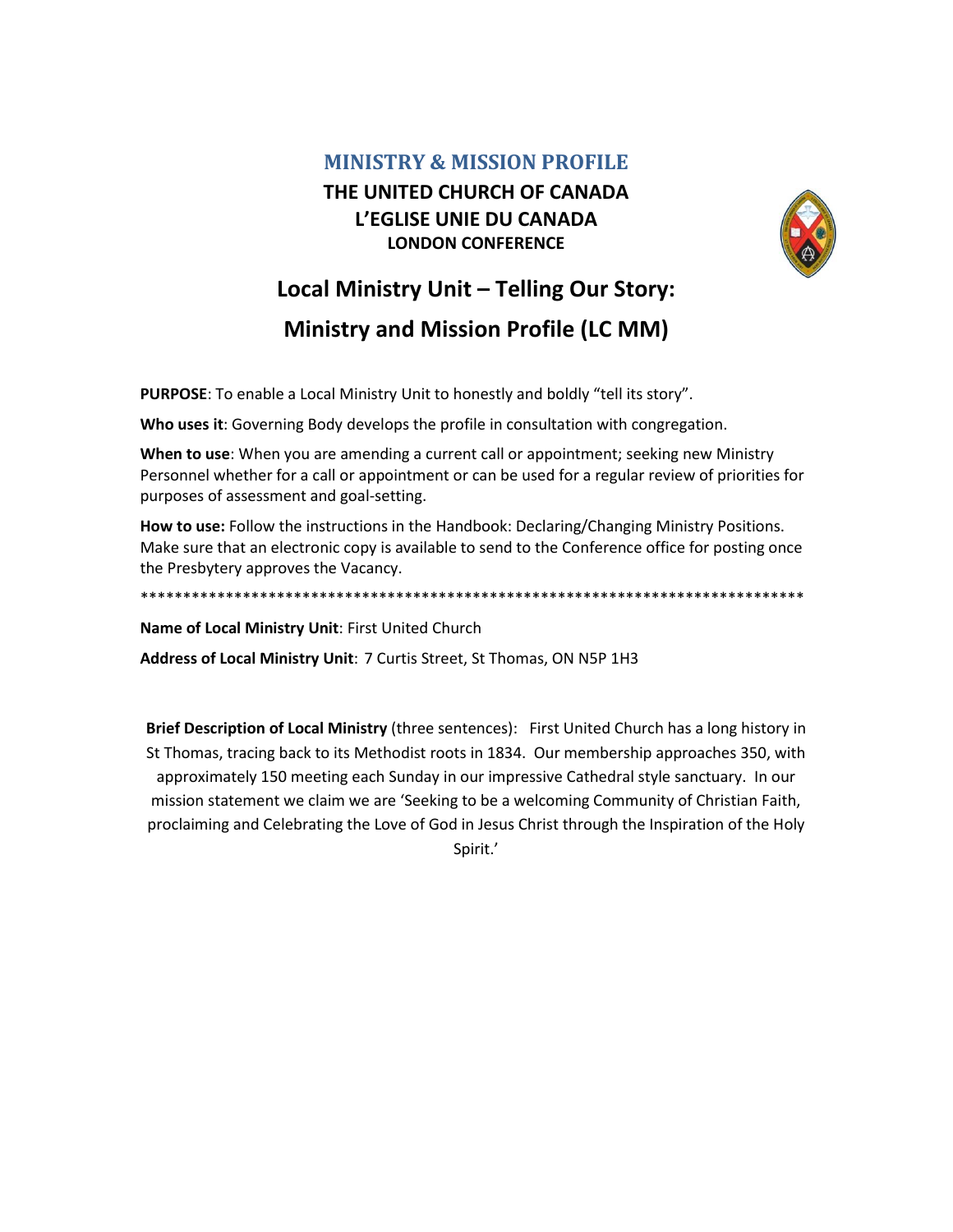| <b>Priority</b><br>$(\#1 \text{ to } \#7)$ | <b>Category Title</b>                  | This is who we are as a Local Ministry Unit:                                                                                                                                                                                                                                                                                                                                                                                                                                                                                                                                                                                                                                         |
|--------------------------------------------|----------------------------------------|--------------------------------------------------------------------------------------------------------------------------------------------------------------------------------------------------------------------------------------------------------------------------------------------------------------------------------------------------------------------------------------------------------------------------------------------------------------------------------------------------------------------------------------------------------------------------------------------------------------------------------------------------------------------------------------|
|                                            |                                        |                                                                                                                                                                                                                                                                                                                                                                                                                                                                                                                                                                                                                                                                                      |
| $\boldsymbol{2}$                           | <b>Discipleship</b>                    | As a congregation, we endeavor to live out our faith by supporting the<br>needy in our community through Caring Cupboard, Secret Santa gifts,<br>and other local organizations that help the less fortunate. We have also<br>acted out our faith by sponsoring and supporting a Syrian Refugee<br>family over the past year. We share our faith with children though our<br>Church School, which is currently run by 6 volunteer teachers, and<br>reach out to our youth with a youth group that meets every other<br>Sunday during the service. Throughout the year we have a variety of<br>events that brings our church community together and raises money for<br>various needs. |
| 6                                          | <b>Justice and</b><br>Outreach         | The needs of this community are many, with poverty, unemployment<br>and those who struggle with mental illness. As a church we have tried<br>to minister to those in need through supporting local agencies with<br>donations of food and clothing and other gifts. We also have frequently<br>helped individuals who may come into the church with providing them<br>money for groceries or other immediate needs. In addition, this church<br>has sponsored and supported a Syrian Refugee family financially as<br>well as extensive personal support through a committee of volunteers.                                                                                          |
| 4                                          | Leadership                             | We have had strong leadership over the last number of years, and it is<br>essential for this to continue as we move forward. We not only need<br>someone who can provide direction and build consensus, but also<br>someone who can bring out the best in others and encourage people to<br>make full use of their gifts and abilities. Also, as we go through a<br>period of transition, we need a leader who can work with the board and<br>various committees to make sure we have the proper programs and<br>resources to meet the needs of the congregation, which may include<br>hiring additional support to help grow and support our ministry to youth<br>and children.     |
|                                            | <b>Ministry</b><br><b>Partnerships</b> | N/A                                                                                                                                                                                                                                                                                                                                                                                                                                                                                                                                                                                                                                                                                  |
| 5                                          | <b>Pastoral Care</b>                   | As we currently have one full time Minister, most of the Pastoral Care<br>falls on him. As we have an aging population, this can be a demanding<br>part of the ministry. This has gone beyond our own congregation and<br>into our community through his work as a Police, Fire and Paramedic<br>Chaplin, as well as countless funerals when there is a need. Having a<br>minister who lives in and is part of the same community where their<br>church is located has proven to be a successful way to minister to the<br>community of St Thomas.                                                                                                                                   |